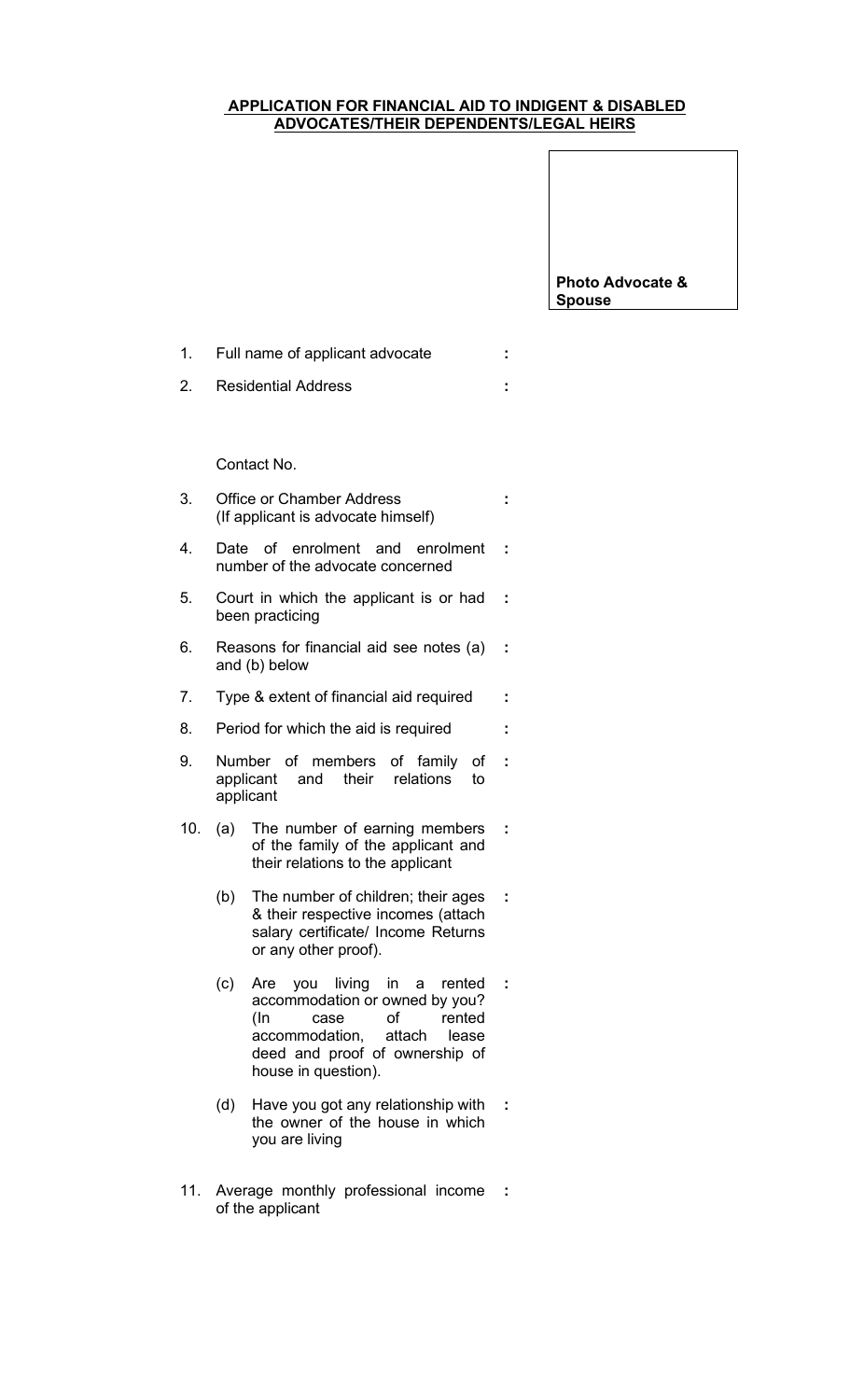- 12. Source of other income and the extent : thereof.
- 13. Income of other members of the family : of the applicant
- 14. Whether the applicant has applied for or received aid previously and if so, when, state the nature and duration of such aid received :
- 15. Whether the applicant has applied for and/or is or was in receipt of aid from any other source, if so state the nature, extent and duration thereof. :
- 16. Whether the applicant has any movable or immovable property, state the particulars thereof and the value thereof and state particulars of any encumbrances thereon. :
- 17. Whether the applicant has any bank accounts, if so state the particulars thereof. State the date/year of opening the account

:

- 18. Whether applicant has any cash or investments state particulars thereof :
- 19. Whether advocate concerned is / was insured (LIC or mediclaim), if so, state the particulars of the insurance policy. :
- 20. Whether the applicant is prepared to give any Security or guarantee, if so, state the particulars thereof. :
- 21. Whether the advocate concerned has been held guilty of professional misconduct at any time by any Bar Council or High Court and if so, state the particulars thereof. :
- 22. Whether any complaint of misconduct is pending against the applicant, if so, state the particulars thereof. :
- 23. Whether the applicant has been convicted in a Criminal Court, involving moral turpitude, if so, state the particulars thereof. :
- 24. Whether the applicant has any money decree against him or her in his/her favour, if so, state the particulars thereof. :
- 25. Accounts details a) Account No. b) IFSC Code c)Bank name/Branch :